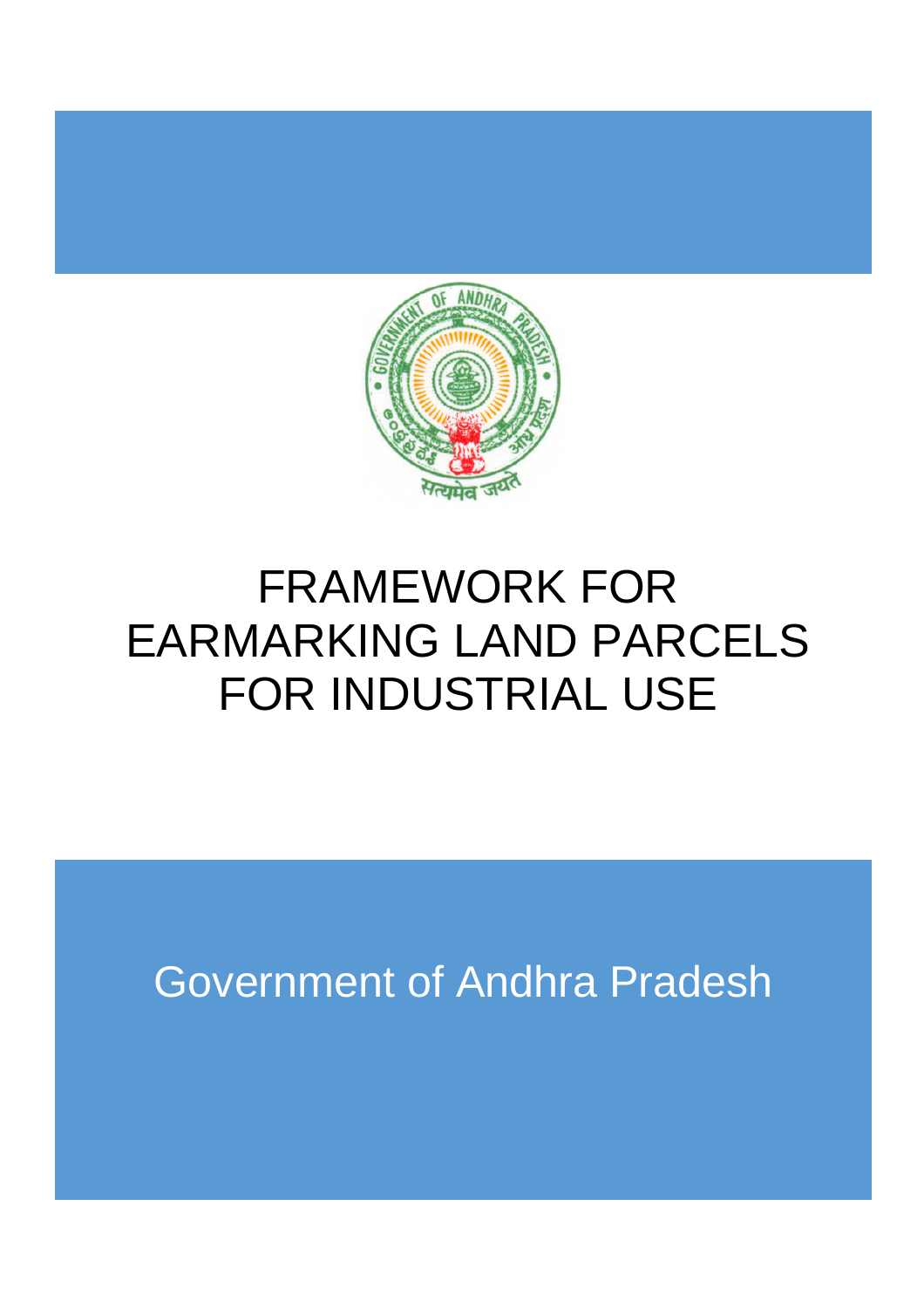## **Contents**

| H. ANNEXURE - IV: Classification of available vacant land in Industrial Parks 14 |  |
|----------------------------------------------------------------------------------|--|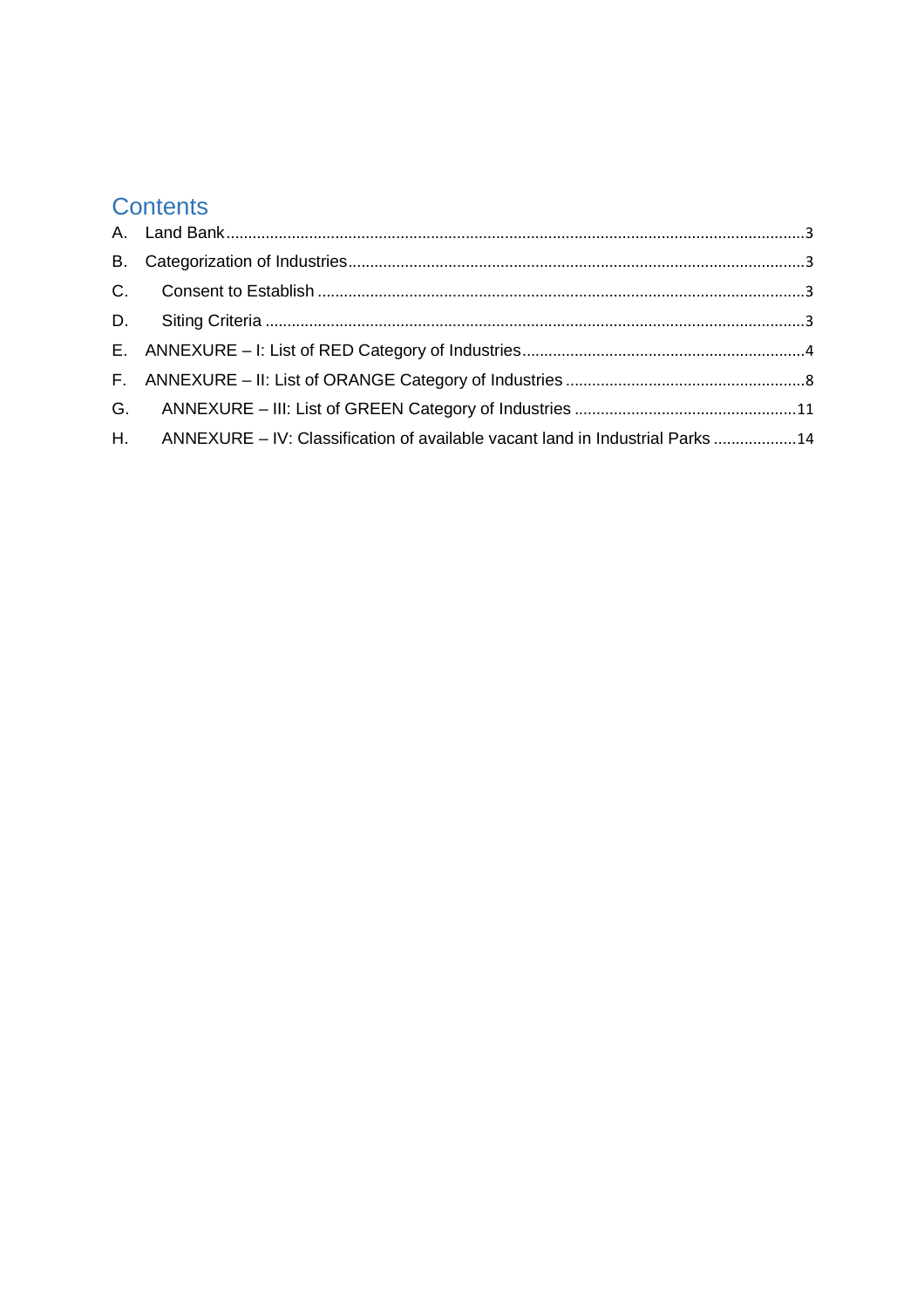#### A. Land Bank

The state of Andhra Pradesh has an identified land bank of 3 lakh acres and is further in the process of consolidating an additional industrial land bank of approximately 7 lakh acres. The consolidated land bank of 10 lakh acres would give the state a strategic edge in attracting investments. To achieve the same, government shall identify and acquire land through a transparent and farmer friendly land pooling/acquisition policy.

#### B. Categorization of Industries

Andhra Pradesh Pollution Control Board (APPCB) has categorized all existing as well as new industries into three categories namely Red, Orange and Green keeping in view their pollution potential. List of these categories is attached as Annexure –I, Annexure –II&Annexure –III.

However, if any additional category of industry is left out of the above scheme, then a Committee comprising of Senior Environmental Engineer (HQ-2), Senior Scientific Officer and Environmental Engineer (HO) will decide the said category of industry as per its pollution potential.

#### C. Consent to Establish

It is obligatory on the part of the industry to obtain Consent for Establishment and Consent for Operation from the Board under Section 25 of the Water (Prevention & Control of Pollution) Act, 1974 as amended and under Section 21 of the Air (Prevention & Control of Pollution) Act, 1981 as amended.

#### D. Siting Criteria

The following criteria are general guidelines for allotment of land for industries. Industries have to secure clearances from all the concerned departments before commencement of production. Any other national guideline also applies in addition to the below mentioned criteria.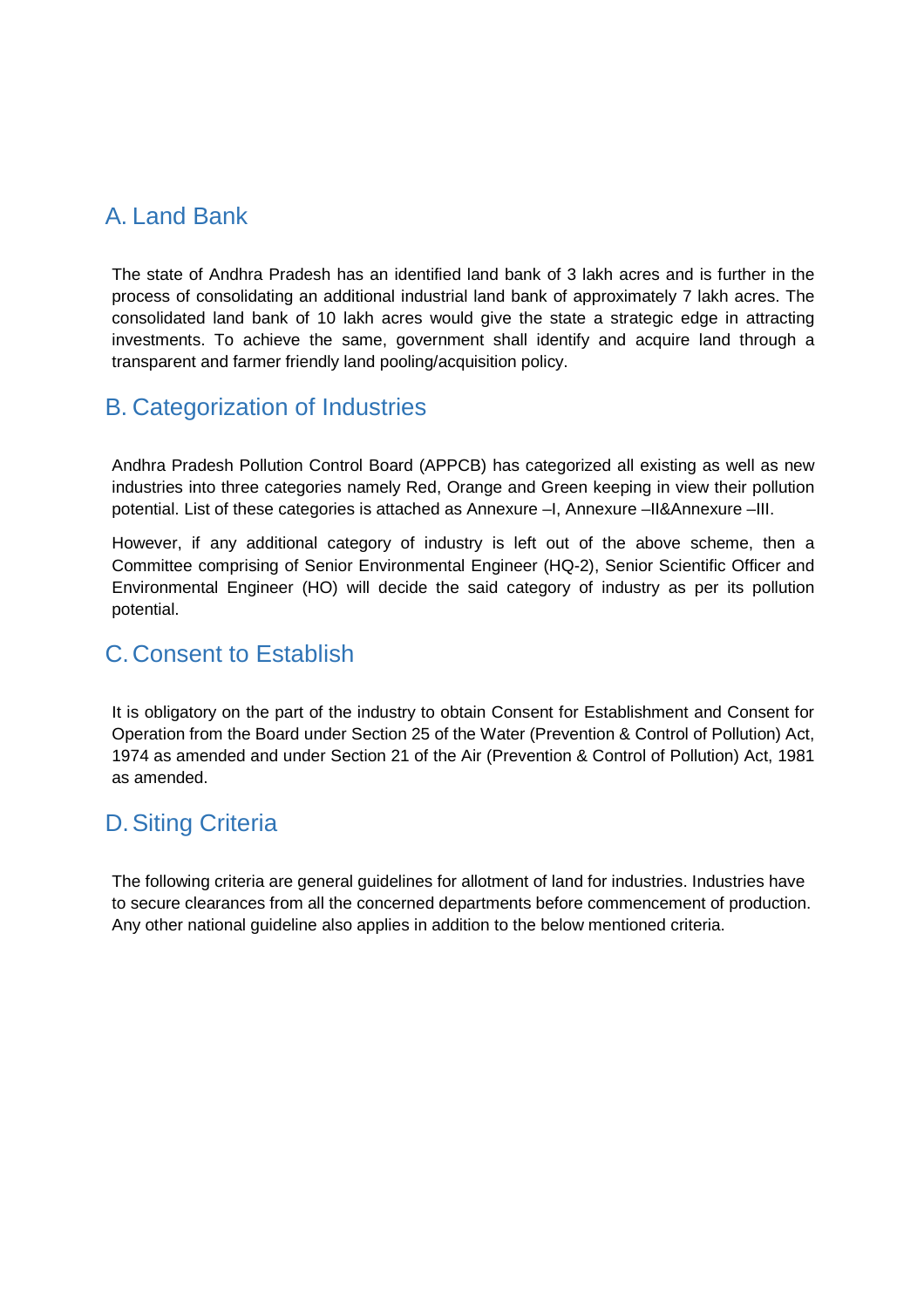| <b>S. No.</b>  | <b>Siting Criteria</b>                               | <b>Parameter</b><br>(in<br><b>Meters</b> ) |            | <b>Category of the Industries Permitted</b> |              |
|----------------|------------------------------------------------------|--------------------------------------------|------------|---------------------------------------------|--------------|
|                | Distance from human habitation                       | >800                                       | <b>Red</b> | Orange                                      | Green        |
|                |                                                      | $600 - 800$                                |            | Orange                                      | Green        |
| 2              | Distance from Residential Area                       | >500                                       |            |                                             | <b>Green</b> |
| 3              | Distance from National Highway                       | >500                                       | <b>Red</b> | Orange                                      | Green        |
|                |                                                      | $100 - 500$                                |            | <b>Orange</b>                               | <b>Green</b> |
| $\overline{4}$ | Distance from State Highways<br>and other main roads | >100                                       | <b>Red</b> | Orange                                      | <b>Green</b> |
|                |                                                      | $50 - 100$                                 |            | Orange                                      | Green        |

In addition to the above siting criteria, the nature of land is also taken into consideration, as follows.

|                | SI.No. Nature of Land          | <b>Category of Industries Permitted</b> |        |       |
|----------------|--------------------------------|-----------------------------------------|--------|-------|
|                | Assessed Waste Land            | Red                                     | Orange | Green |
| $\overline{2}$ | Assessed Dry Barren Land       | Red                                     | Orange | Green |
| 3              | <b>Grazing Poramboke Land</b>  |                                         | Orange | Green |
| 4              | Salt Land                      |                                         | Orange | Green |
| 5              | <b>Within Municipal Limits</b> |                                         |        | Green |

Area in Industrial Area/ Zone/ Estate/ Park have been marked for designated use by each category of industry as presented in *Annexure IV.*

## E. ANNEXURE – I: List of RED Category of Industries

| SI.<br><b>No</b> | <b>Industry / Product / Activity</b>                                                        |
|------------------|---------------------------------------------------------------------------------------------|
| 1.               | Airport and Commercial Air Strips                                                           |
| 2.               | Aluminium smelter                                                                           |
| 3.               | Asbestos and asbestos based industries                                                      |
| 4.               | Automobiles Manufacturing (Integrated facilities)                                           |
| 5.               | Basic chemicals and electro chemicals and its derivatives including manufacture of<br>acids |
| 6.               | Ceramic, Refractories                                                                       |
| 7.               | Cement                                                                                      |
| 8.               | Chlor Alkali                                                                                |
| 9.               | Chlorates, perchlorates and peroxides                                                       |
| 10.              | Chlorine, fluorine, bromine, iodine, and their compounds                                    |
| 11.              | Coal washeries                                                                              |
| 12.              | Copper smelter                                                                              |
| 13.              | Coke making, liquefaction, coal tar distillation or fuel gas making                         |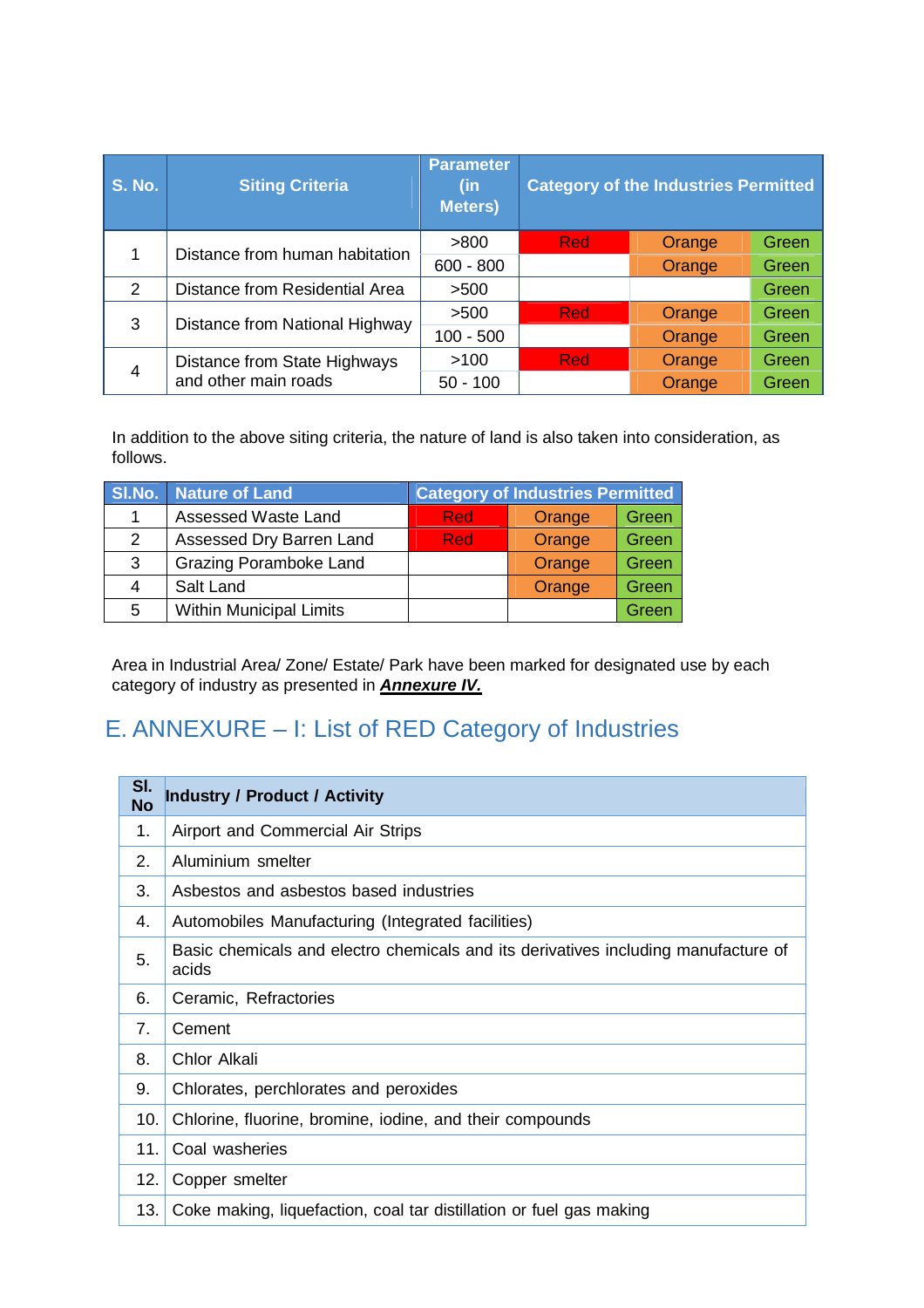| SI.<br><b>No</b> | <b>Industry / Product / Activity</b>                                                                                                                                                                                      |
|------------------|---------------------------------------------------------------------------------------------------------------------------------------------------------------------------------------------------------------------------|
| 14.              | Common Treatment and disposal facilities (CETP, TSDF, E- Waste recycling,<br>CBMWTF, Effluent conveyance project, incinerators, Solvent / Acid recovery<br>plant, MSW sanitary landfill sites, STP)                       |
| 15.              | Distillery including Fermentation industry                                                                                                                                                                                |
| 16.              | Dyes and Dye-intermediates                                                                                                                                                                                                |
| 17.              | Dry coal processing / mineral processing, industries involving ore sintering,<br>palletisation, grinding, and pulverization.                                                                                              |
| 18.              | Emulsion of oil & water                                                                                                                                                                                                   |
| 19.              | Fermentation industry including manufacture of yeast, beer, distillation of alcohol<br>(ENA)                                                                                                                              |
| 20.              | Fertilizer (basic) (excluding formulation)                                                                                                                                                                                |
| 21.              | Ferrous and Non Ferrous metal extraction involving different furnaces through<br>melting, refining, reprocessing, casting and alloy making.                                                                               |
| 22.              | Fibre glass production and processing (excluding moulding)                                                                                                                                                                |
| 23.              | Fire crackers manufacturing and bulk storage facilities                                                                                                                                                                   |
| 24.              | Flakes from rejected PET bottle                                                                                                                                                                                           |
| 25.              | Fly ash export, transport and disposal facilities.                                                                                                                                                                        |
| 26.              | Health care establishment (as defined in BMW Rules)                                                                                                                                                                       |
| 27.              | Heavy engineering including Ship Building (with investment on Plant & Machineries<br>more than Rs. 10 crores)                                                                                                             |
| 28.              | Hot mix plants                                                                                                                                                                                                            |
| 29.              | Hotels (3 Star & above) and Hotels having 100 rooms and above.                                                                                                                                                            |
| 30.              | Hydrocyanic acid and its derivatives.                                                                                                                                                                                     |
| 31.              | Industrial carbon including electrodes and graphite blocks, activated carbon, carbon<br>black.                                                                                                                            |
| 32.              | Industrial estates / parks/complexes / areas / export processing zones/ SEZs<br>/ Biotech parks/ leather complex                                                                                                          |
| 33.              | Industrial inorganic gases namely :<br>a) Chemical gases, Acetylene, hydrogen, chlorine, fluorine, ammonia, sulphur<br>dioxide, ethylene, hydrogen sulphide, phosphine<br>b) Hydrocarbon gases, Methane, ethane, propane  |
| 34.              | Industries engaged in recycling / reprocessing / recovery / reuse of Hazardous<br>Waste under Schedule IV of Hazardous Waste (M,H & TBM) Rules, 2008 and its<br>amendments.                                               |
| 35.              | Industry or process involving foundry operations.                                                                                                                                                                         |
| 36.              | Industry or process involving metal surface treatment or process such as pickling /<br>plating / electroplating / paint stripping / heat treatment / phosphating or finishing<br>and anodizing / enameling / galvanizing. |
| 37.              | Iron and Steel (involving processing from ore / integrated steel plants and or<br>Sponge Iron Units.                                                                                                                      |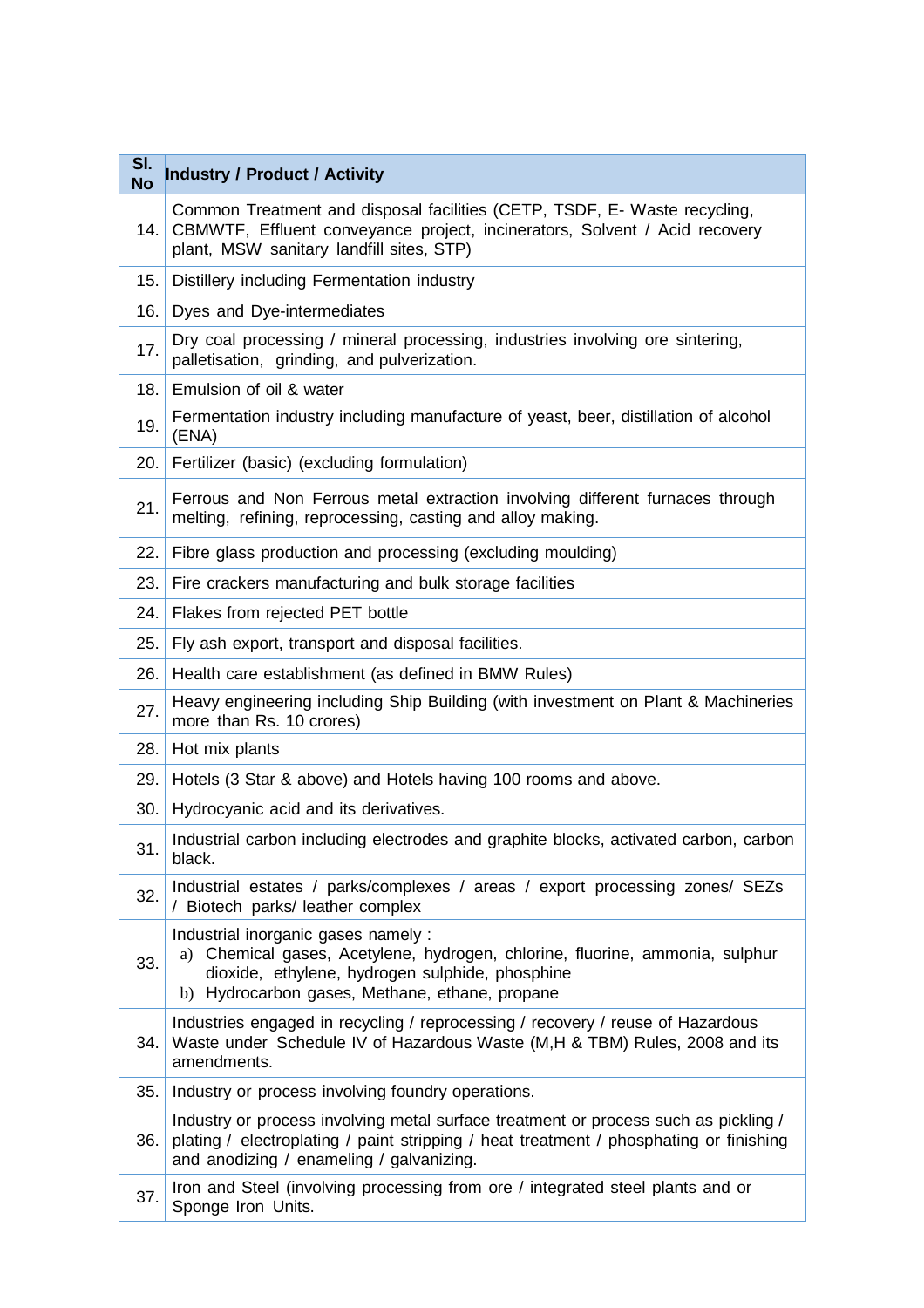| SI.<br><b>No</b> | <b>Industry / Product / Activity</b>                                                                                                             |
|------------------|--------------------------------------------------------------------------------------------------------------------------------------------------|
| 38.              | Isolated storage of Hazardous Chemicals (as per schedule of Manufacture,<br>Storage & Import of Hazardous Chemicals Rules, 1989 as amended)      |
| 39.              | Lead Acid battery manufacturing (excluding assembling & charging of acid lead<br>battery in micro scale ( $\lt$ Rs. 25 lakhs)                    |
| 40.              | Lime manufacturing (using Lime Kiln)                                                                                                             |
| 41.              | Manufacturing of Explosives, detonators, fuses including<br>management and handling activities.                                                  |
| 42.              | Manufacturing of Glass                                                                                                                           |
| 43.              | Manufacturing of Glue and gelatin                                                                                                                |
| 44.              | Manufacturing of Lubricating oils, greases or petroleum based products                                                                           |
| 45.              | Manufacturing of Paints, Varnishes, pigments and intermediate (excluding<br>blending / mixing)                                                   |
| 46.              | Manufacturing of Starch / Sago                                                                                                                   |
| 47.              | Milk processing and dairy products (integrated project)                                                                                          |
| 48.              | Mineral stack yards / Railway sidings                                                                                                            |
| 49.              | Mining and ore beneficiation                                                                                                                     |
| 50.              | New Highway construction projects                                                                                                                |
| 51.              | Non-alcoholic beverage (soft drinks) & bottling of alcoholic / non-alcoholic<br>products (capital investment on plant & machinery > Rs. 1 crore) |
| 52.              | <b>Nuclear Power Plants</b>                                                                                                                      |
| 53.              | Oil & Gas extraction including CBM (offshore & onshore extraction through<br>drilling wells)                                                     |
| 54.              | Oil and gas transportation pipeline                                                                                                              |
| 55.              | Oil Refinery (Mineral Oil or Petro Refineries)                                                                                                   |
| 56.              | Organic chemicals manufacturing                                                                                                                  |
| 57.              | Parboiled rice mills (more than 10 TPD)                                                                                                          |
| 58.              | Pesticides (Technical) (excluding Formulation)                                                                                                   |
| 59.              | Petrochemicals (Manufacture of and not merely use of as raw material)                                                                            |
| 60.              | Pharmaceuticals (excluding formulation)                                                                                                          |
| 61.              | Pulp and Paper (paper manufacturing with or without pulping)                                                                                     |
| 62.              | Phosphate rock processing plant                                                                                                                  |
| 63.              | Phosphorous and its compounds                                                                                                                    |
| 64.              | Photographic films and its chemicals                                                                                                             |
| 65.              | Ports & Harbours, Jetties and Dredging operations                                                                                                |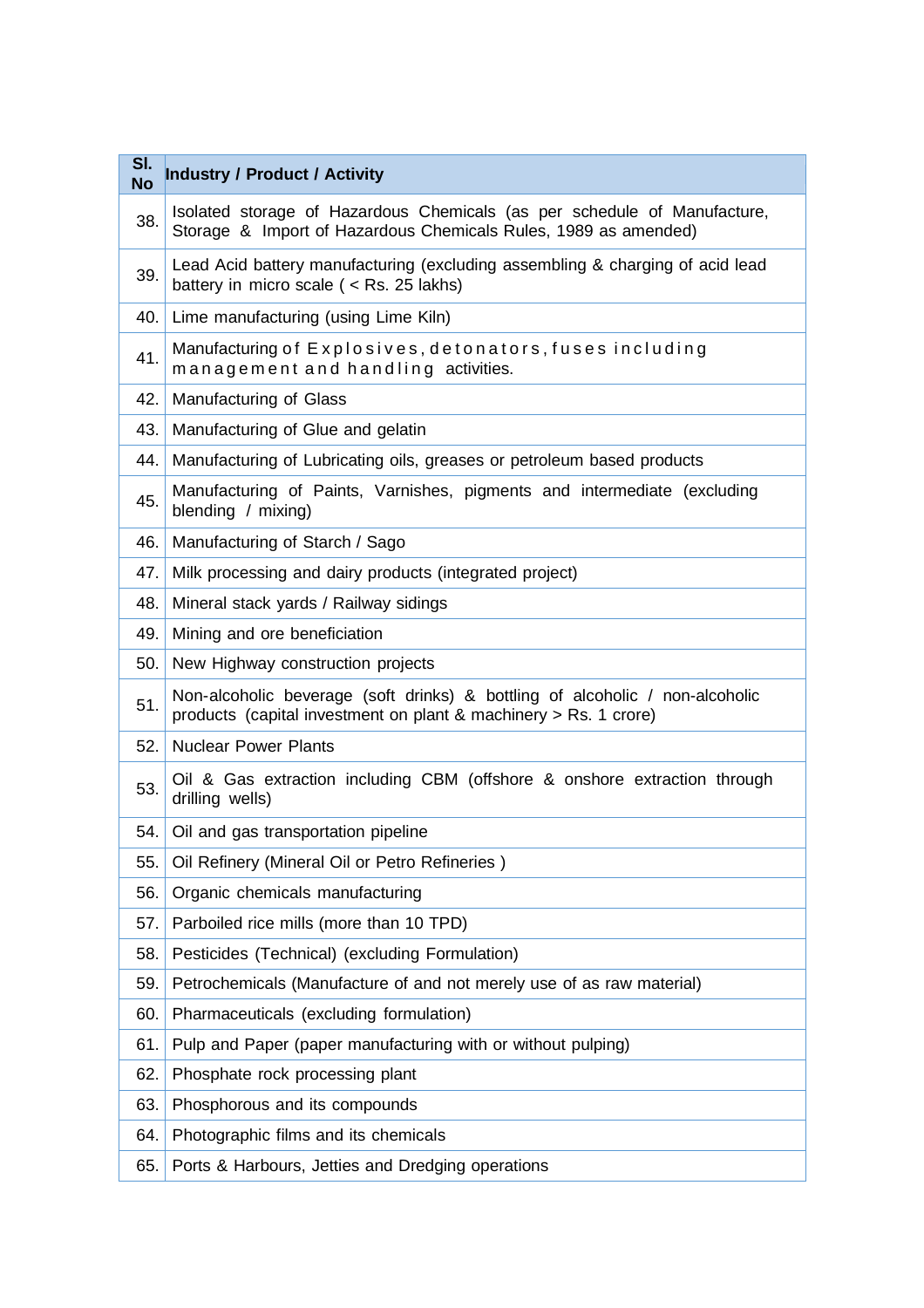| SI.<br><b>No</b> | <b>Industry / Product / Activity</b>                                                                                                                                                                                   |
|------------------|------------------------------------------------------------------------------------------------------------------------------------------------------------------------------------------------------------------------|
| 66.              | Power Generation Plants (except Wind, Solar and Mini Hydel Power plants of<br>capacity                                                                                                                                 |
|                  | <25 MW) and D.G. set of capacity > 5 MVA.                                                                                                                                                                              |
| 67.              | Processes involving chlorinated hydrocarbons.                                                                                                                                                                          |
| 68.              | Railway Locomotive workshops / Integrated Road Transport workshop /<br>Authorized service centers.                                                                                                                     |
| 69.              | Reprocessing of used oils and waste oils                                                                                                                                                                               |
| 70.              | Ship breaking activities                                                                                                                                                                                               |
| 71.              | Slaughter houses (as per the notification S.O.270 (E), dated 26.03.2001)<br>and meat processing industries, bone mill, processing of animal horns, hoofs and<br>other body parts.                                      |
| 72.              | Steel and steel products using various furnaces like blast furnaces / open hearth<br>furnace / induction furnace / arc furnace/ submerged arc furnace / basic oxygen<br>furnace / hot rolling using reheating furnaces |
| 73.              | Stone crushers                                                                                                                                                                                                         |
| 74.              | Sugar (excluding Khandsari)                                                                                                                                                                                            |
| 75.              | Surgical and medical products involving prophylactics and latex                                                                                                                                                        |
| 76.              | Synthetic detergents and soaps (excluding formulation)                                                                                                                                                                 |
| 77.              | Synthetic fibres including rayon, tyre cord, polyester filament yarn                                                                                                                                                   |
| 78.              | Synthetic resins                                                                                                                                                                                                       |
| 79.              | Synthetic rubber excluding molding                                                                                                                                                                                     |
| 80.              | <b>Tanneries</b>                                                                                                                                                                                                       |
| 81.              | Thermal power plants                                                                                                                                                                                                   |
| 82.              | Tobacco products including cigarettes and tobacco / opium processing                                                                                                                                                   |
| 83.              | Vegetable oils including solvent extraction and refinery / hydrogenated oils                                                                                                                                           |
| 84.              | Yarn / textile processing involving any effluent / emission generating process,<br>bleaching, dyeing, printing and scouring                                                                                            |
| 85.              | Zinc smelter                                                                                                                                                                                                           |

Note: Any industry / industrial activity which is not covered in above list having Coal fired Boiler with stream generation capacity more than 5 T/hr will be covered under Red Category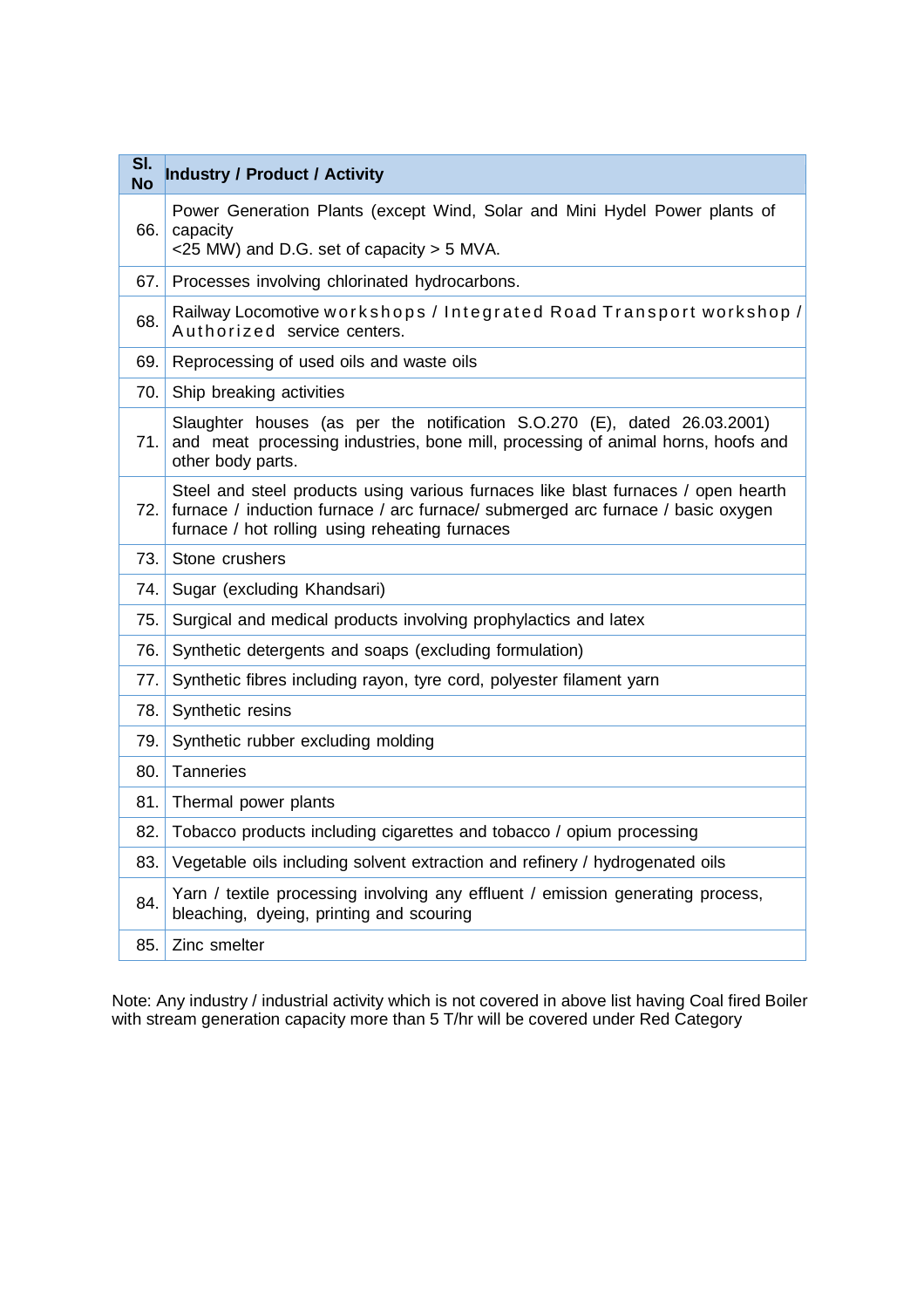# F. ANNEXURE – II: List of ORANGE Category of Industries

| SI.<br><b>No</b> | <b>Industry / Product / Activity</b>                                                                                                      |
|------------------|-------------------------------------------------------------------------------------------------------------------------------------------|
| 1.               | Almirah, Grill Manufacturing                                                                                                              |
| 2.               | Aluminium and copper extraction from scrap using oil fired furnace                                                                        |
| 3.               | Automobile servicing, repairing and painting (excluding only fuel dispensing)                                                             |
| 4.               | Ayurvedic and Homeopathic medicine                                                                                                        |
| 5.               | Bakery & confectionery units with production capacity >1 TPD                                                                              |
| 6.               | Biaxially oriented PP film along with metalising operation                                                                                |
| 7.               | Brickfields (excluding fly ash brick manufacturing using lime process)                                                                    |
| 8.               | Building & construction projects more than 20,000 sqm built up area                                                                       |
| 9.               | Cashew nut processing                                                                                                                     |
| 10.              | Chanachur and ladoo from puffed and beaten rice (muri and chira) using husk fired<br>oven                                                 |
| 11.              | Chilling plant, cold storage and ice making                                                                                               |
| 12.              | Coffee seed processing                                                                                                                    |
| 13.              | Coke briquetting (sun drying)                                                                                                             |
| 14.              | Cotton spinning and weaving (medium and large scale)                                                                                      |
| 15.              | Cutting, sizing and polishing of marble stones                                                                                            |
| 16.              | Dairy and dairy products (small scale) (capital investment on plant & machinery<br><rs.1.0 crore)<="" td=""></rs.1.0>                     |
| 17.              | Dal mills                                                                                                                                 |
| 18.              | DG set of capacity >1 MVA but < 5 MVA                                                                                                     |
| 19.              | Digital printing on PVC cloth                                                                                                             |
| 20.              | Dismantling of rolling stocks (wagons / coaches)                                                                                          |
| 21.              | Dry cell battery (excluding manufacturing of electrodes) & assembling & charging of<br>acid lead battery in micro scale [ < Rs. 25 lakhs] |
| 22.              | Emery powder (fine dust of sand) manufacturing                                                                                            |
| 23.              | Engineering and fabrication units (with investment on plant & machineries < Rs.10<br>crores)                                              |
| 24.              | Excavation of Sand from the river bed (excluding manual excavation)                                                                       |
| 25.              | Facility of handling, storage and transportation of food grains in bulk.                                                                  |
| 26.              | Fertilizer (granulation and formulation only)                                                                                             |
| 27.              | Fish feed, poultry feed and cattle feed                                                                                                   |
| 28.              | Fish processing and packaging (excluding chilling of fish)                                                                                |
| 29.              | Foam manufacturing                                                                                                                        |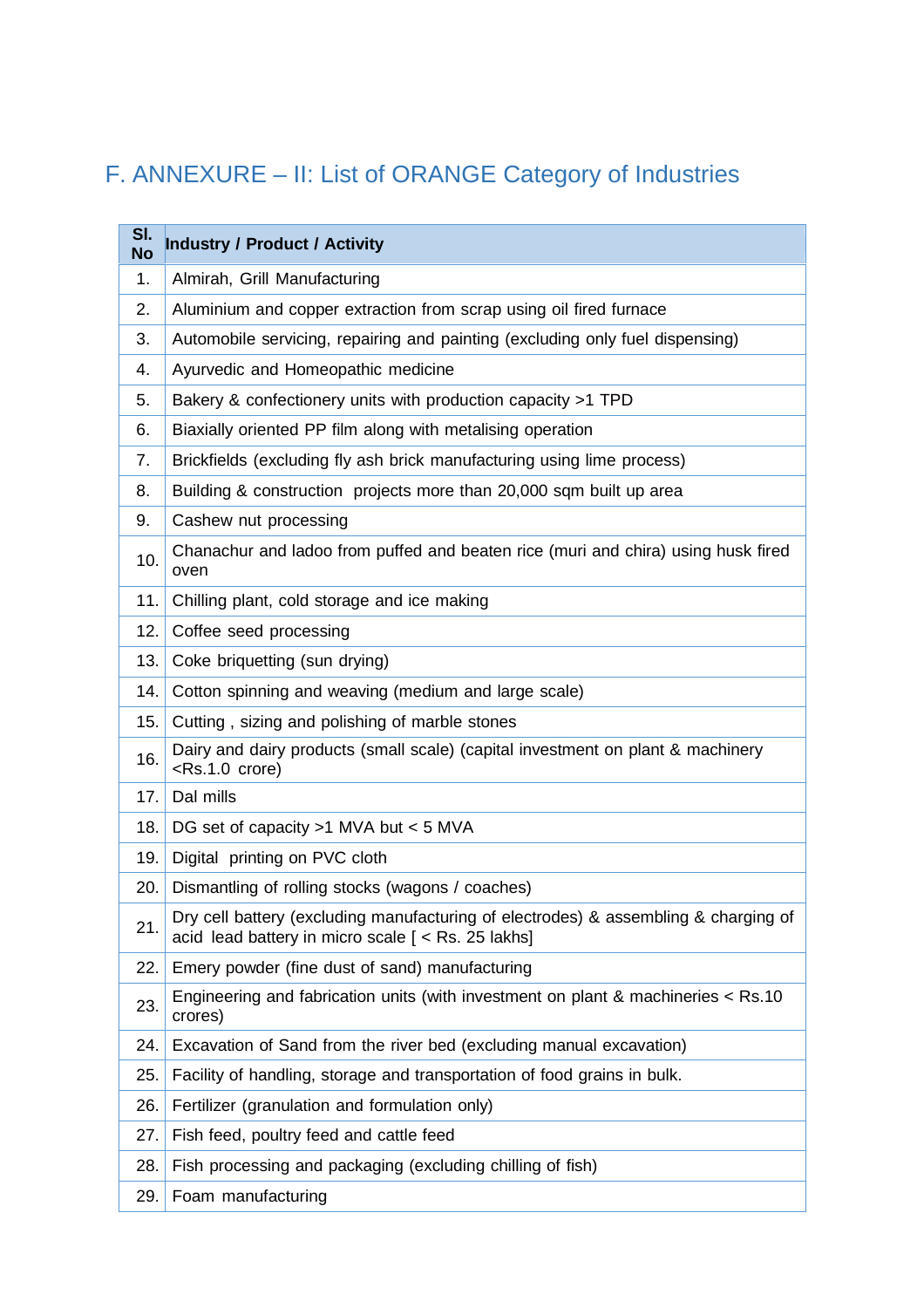| SI.<br><b>No</b> | <b>Industry / Product / Activity</b>                                                                                                                                                                                    |
|------------------|-------------------------------------------------------------------------------------------------------------------------------------------------------------------------------------------------------------------------|
| 30.              | Food & food processing including fruits & vegetable processing                                                                                                                                                          |
| 31.              | Forging of ferrous & non-ferrous metal (using oil or gas fired boilers)                                                                                                                                                 |
| 32.              | Formulation / palletization<br>of camphor tablets, naphthalene balls from camphor /<br>naphthalene powders.                                                                                                             |
| 33.              | Glass, Ceramic, Earthen Potteries and Tile manufacturing, using oil or gas<br>fired Kiln, Coating on glasses using Cerium Fluoride, Magnesium Fluoride etc.                                                             |
| 34.              | Glue from starch (physical mixing)                                                                                                                                                                                      |
| 35.              | Gravure printing, digital printing on flex, vinyl                                                                                                                                                                       |
| 36.              | Heat treatment using oil fired furnaces (excluding cyaniding)                                                                                                                                                           |
| 37.              | Hotels (less than 3 star) or hotels having $>20$ rooms and less than 100 rooms                                                                                                                                          |
| 38.              | Ice cream                                                                                                                                                                                                               |
| 39.              | Infrastructure development project                                                                                                                                                                                      |
| 40.              | Jute processing without dyeing                                                                                                                                                                                          |
| 41.              | Liquid floor cleaner, black phenyl, liquid soap, glycerol monostearate manufacturing.                                                                                                                                   |
| 42.              | Manufacture of mirror from sheet glass                                                                                                                                                                                  |
| 43.              | Manufacturing of lodized Salt from Crude / Raw Salt                                                                                                                                                                     |
| 44.              | Manufacturing of mosquito repellent coil                                                                                                                                                                                |
| 45.              | Manufacturing of tooth powder, toothpaste, talcum powder and other cosmetic<br>items                                                                                                                                    |
| 46.              | Mechanized laundry using oil fired boiler                                                                                                                                                                               |
| 47.              | Modular wooden furniture from particle board, MDF, swan timber etc., Ceiling tiles<br>/ partition board from saw dust, wood chips etc. & other agricultural waste using<br>synthetic adhesive resin, wooden box making. |
| 48.              | Packing materials manufacturing from non-asbestos fibre, vegetable fibre yarn                                                                                                                                           |
| 49.              | Paint blending & mixing (Ball mill)                                                                                                                                                                                     |
| 50.              | Pharmaceutical formulation and for R & D purpose (for sustained release /<br>extended release of drugs only and not for commercial purpose)                                                                             |
| 51.              | Plyboard manufacturing (including vineer & laminate) with oil fired boiler / thermic<br>fluid heater (without resin plant)                                                                                              |
| 52.              | Potable alcohol (IMFL) by blending, bottling of alcoholic products (capital<br>investment on plant & machinery < Rs. 1.0 crore).                                                                                        |
| 53.              | Power press                                                                                                                                                                                                             |
| 54.              | Printing ink manufacturing                                                                                                                                                                                              |
| 55.              | Printing or etching of glass sheet, using hydrofluoric acid                                                                                                                                                             |
| 56.              | Producer gas plant using conventional up-drift coal gasification (linked to rolling<br>mills, glass and ceramic industry, refractories for dedicated fuel supply)                                                       |
| 57.              | Pulverization of bamboo and scrap wood                                                                                                                                                                                  |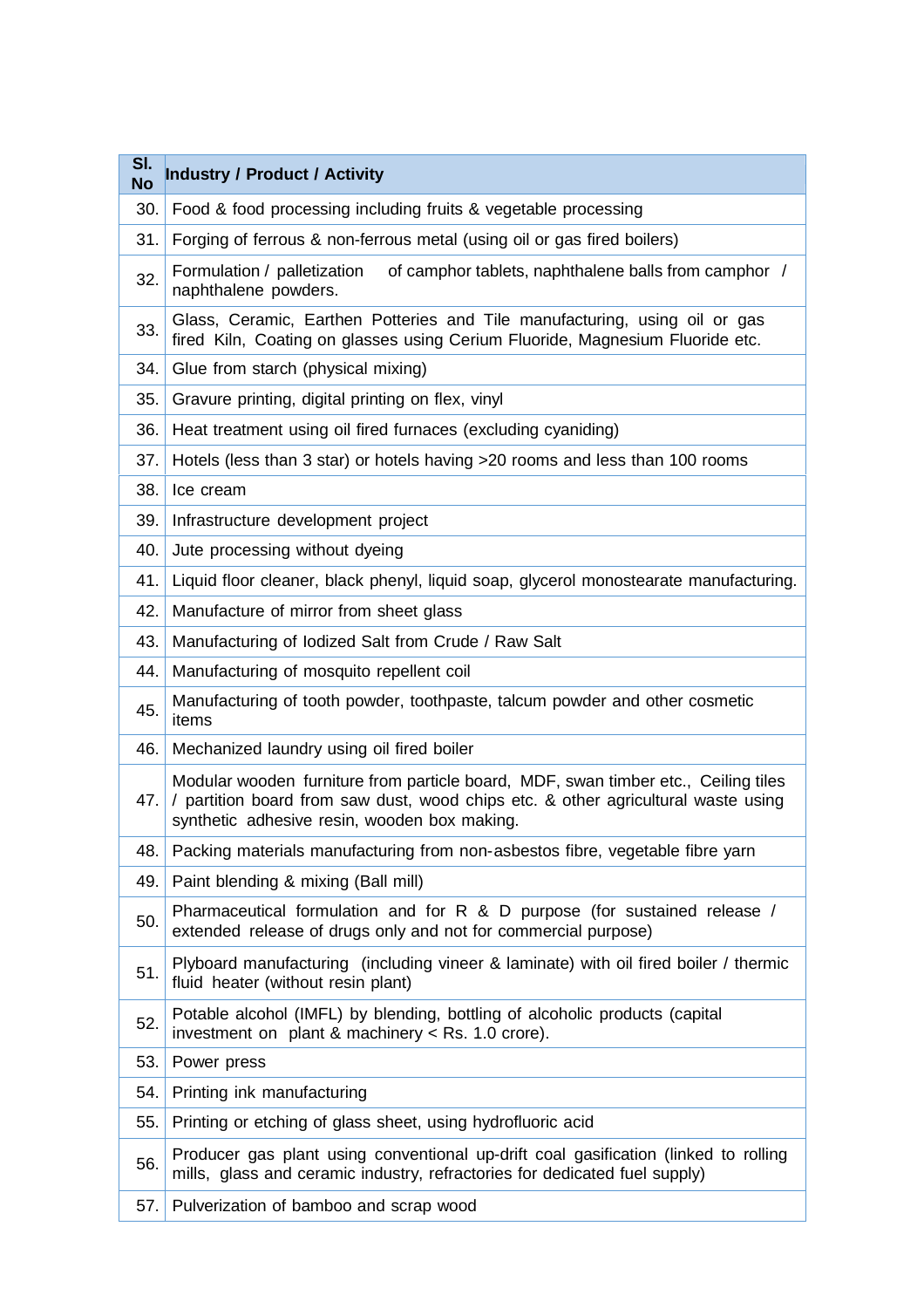| SI.<br><b>No</b> | <b>Industry / Product / Activity</b>                  |
|------------------|-------------------------------------------------------|
| 58.              | Repairing of electric motor & generator               |
| 59.              | Reprocessing of waste plastic (excluding PVC)         |
| 60.              | Rice mill less than 10 TPD & rice hullers             |
| 61.              | Rolling mill (oil or gas fired) and cold rolling mill |
| 62.              | Saw mill                                              |
| 63.              | Seasoning of wood in steam heated chamber             |
| 64.              | Silk screen printing, saree printing by wooden blocks |
| 65.              | Spice grinding (> 20 HP motor)                        |
| 66.              | Spray painting, paint baking, paint stripping         |
| 67.              | Tamarind powder manufacturing                         |
| 68.              | Tea processing                                        |
| 69.              | Thermocol manufacturing                               |
| 70.              | Thermometer making                                    |
| 71.              | Transformer repairing / manufacturing                 |
| 72.              | Tyres and tubes vulcanization / hot retreading        |
| 73.              | Wire drawing & wire netting.                          |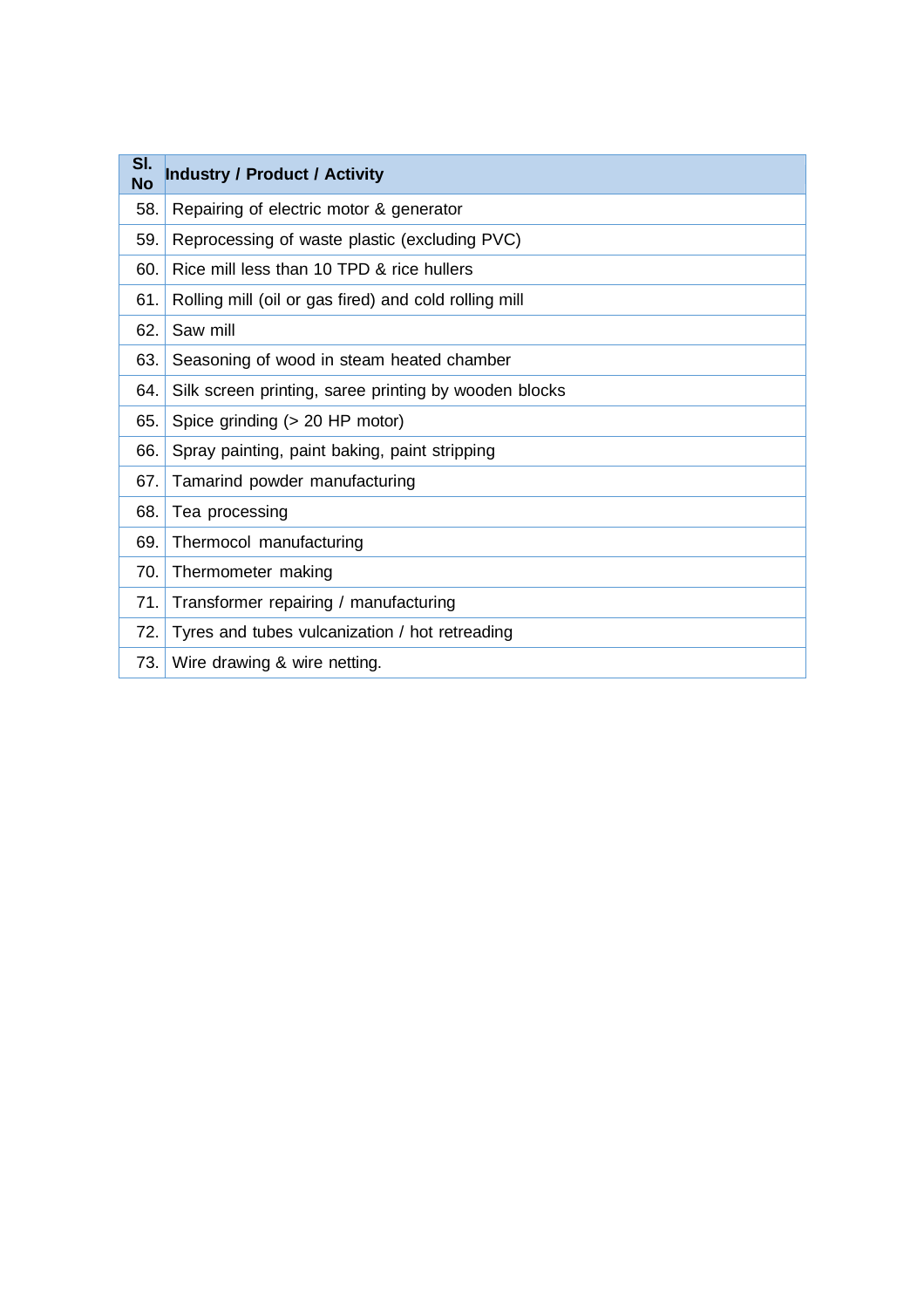# G.ANNEXURE – III: List of GREEN Category of Industries

| SI.<br><b>No</b> | <b>Industry / Product / Activity</b>                                                                                                                                                          |
|------------------|-----------------------------------------------------------------------------------------------------------------------------------------------------------------------------------------------|
| 1.               | Assembling of Acid lead battery (upto 10 batteries per day excluding lead plate<br>casting)                                                                                                   |
| 2.               | Aluminium utensils from aluminium circles                                                                                                                                                     |
| 3.               | Assembly of air coolers / conditioners, repairing and servicing                                                                                                                               |
| 4.               | Assembly of bicycles, baby carriage and other small non-motorised vehicles                                                                                                                    |
| 5.               | Automobile fuel outlet (only dispensing)                                                                                                                                                      |
| 6.               | Ayurvedic and Homeopathic medicine (without boiler)                                                                                                                                           |
| 7.               | Bailing (hydraulic press) of waste papers                                                                                                                                                     |
| 8.               | Bakery / Confectionery / Sweets production (with production capacity $<$ 1 TPD<br>with oil, gas or electrical oven)                                                                           |
| 9.               | Bio-fertiliser & bio-pesticide, without using inorganic chemicals                                                                                                                             |
| 10.              | Biomass Briquettes (sun drying) without using toxic or hazardous wastes                                                                                                                       |
| 11.              | Biscuit trays etc., from rolled PVC sheet (using automatic vaccum forming machine)                                                                                                            |
| 12.              | Blending and packaging of Tea                                                                                                                                                                 |
| 13.              | Blending of melamine resins & different powder, additives by physical mixing                                                                                                                  |
| 14.              | Block making for printing without foundry (excluding wooden block making)                                                                                                                     |
| 15.              | Brass & Bell metal utensils manufacturing from circle (without re-rolling facility)                                                                                                           |
| 16.              | Candy                                                                                                                                                                                         |
| 17.              | Cardboard or corrugated box and paper products (excluding paper or pulp<br>manufacturing and without using boiler)                                                                            |
| 18.              | Carpentry and wooden furniture manufacturing (excluding Saw Mill) with the help of<br>electrical (motorized) machines such as electric wood planner, steel saw cutting<br>circular blade etc. |
| 19.              | Cement products (without using Asbestos) like pipe, pillar, jafri, well ring, blocks /<br>tiles etc. (should be done under closed covered shed to control fugitive emissions)                 |
| 20.              | Ceramic colour manufacturing (not using boiler and wastewater recycling process)                                                                                                              |
| 21.              | Chalk making from plaster of Paris                                                                                                                                                            |
| 22.              | Chilling plant and ice making without use of ammonia                                                                                                                                          |
| 23.              | Coated electrode manufacturing                                                                                                                                                                |
| 24.              | Compact disc, computer floppy & cassette manufacturing                                                                                                                                        |
| 25.              | Compressed oxygen gas from crude liquid oxygen                                                                                                                                                |
| 26.              | CO <sub>2</sub> recovery                                                                                                                                                                      |
|                  |                                                                                                                                                                                               |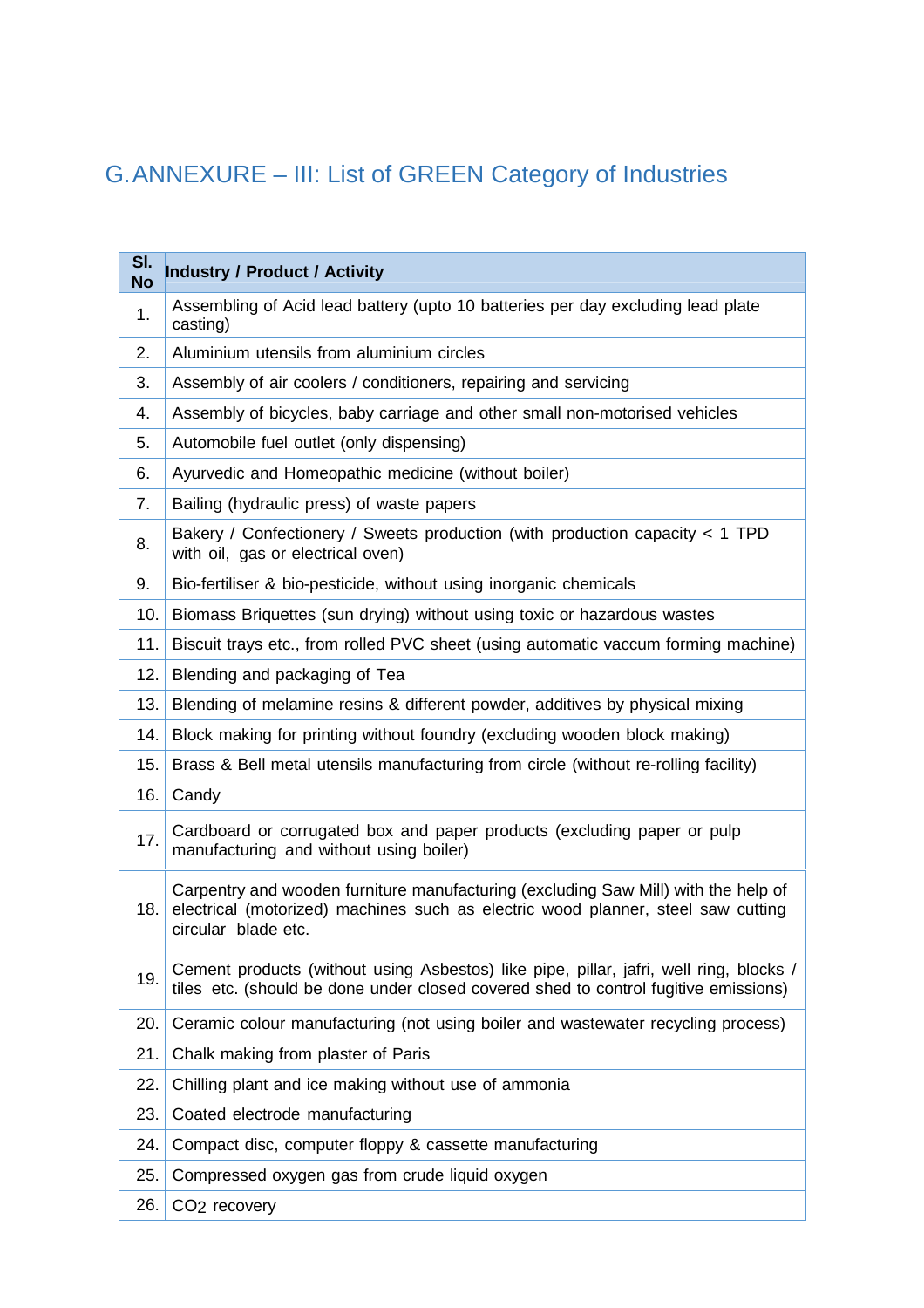| SI.<br><b>No</b> | <b>Industry / Product / Activity</b>                                                                                                                                                           |
|------------------|------------------------------------------------------------------------------------------------------------------------------------------------------------------------------------------------|
| 27.              | Cotton and woolen hosiery making (SSI & cottage industries)                                                                                                                                    |
| 28.              | Cotton spinning & weaving (small scale)                                                                                                                                                        |
| 29.              | Decoration of ceramic cups & plates by electric furnace                                                                                                                                        |
| 30.              | Diesel Generator sets (15 KVA to 1 MVA)                                                                                                                                                        |
| 31.              | Diesel pump repairing & servicing                                                                                                                                                              |
| 32.              | Distilled water                                                                                                                                                                                |
| 33.              | Electric lamp (bulb) manufacturing (small scale)                                                                                                                                               |
| 34.              | Electrical & electronic items assembling                                                                                                                                                       |
| 35.              | Flavoured bettle nut production / grinding                                                                                                                                                     |
| 36.              | Flour mills (dry process)                                                                                                                                                                      |
| 37.              | Fly ash bricks / blocks manufacturing                                                                                                                                                          |
| 38.              | Fountain pen manufacturing                                                                                                                                                                     |
| 39.              | Glass ampules & vials making from glass tubes                                                                                                                                                  |
| 40.              | Glass putty and sealant                                                                                                                                                                        |
| 41.              | Glass, ceramic, earthen potteries and tile manufacturing using electrical kiln<br>or not involving fossil fuel kilns                                                                           |
| 42.              | Gold and silver smithy (purification with acid, smelting operating and sulfuric acid<br>polishing operation) (using less than or equal to 1 litre of Sulphuric Acid / Nitric<br>Acid per month |
| 43.              | Groundnut decorticating (dry)                                                                                                                                                                  |
| 44.              | Handloom / carpet weaving (without dyeing and bleaching operation)                                                                                                                             |
| 45.              | Hotels (upto 20 rooms)                                                                                                                                                                         |
| 46.              | Insulation and other coated papers (excluding paper or pulp manufacturing)<br>manufacturing                                                                                                    |
| 47.              | Jobbing and machining                                                                                                                                                                          |
| 48.              | Leather cutting and stitching (more than 10 machines and using motor)                                                                                                                          |
| 49.              | Leather footwear and leather products (excluding tanning and hide processing)<br>(except cottage scale).                                                                                       |
| 50.              | Lubricating oils, greases or petroleum based products (only<br>blending at<br>normal temperature)                                                                                              |
| 51.              | Manufacturing of coir items from coconut husk                                                                                                                                                  |
| 52.              | Manufacturing of metal caps, containers, etc.                                                                                                                                                  |
| 53.              | Manufacturing of optical lenses (using electrical furnace)                                                                                                                                     |
| 54.              | Manufacturing of pasted veneers without using boiler or Thermic Fluid Heater or<br>by sun drying                                                                                               |
| 55.              | Manufacturing of shoe brush & wire brush                                                                                                                                                       |
| 56.              | Manufacturing of silica gel (without furnace)                                                                                                                                                  |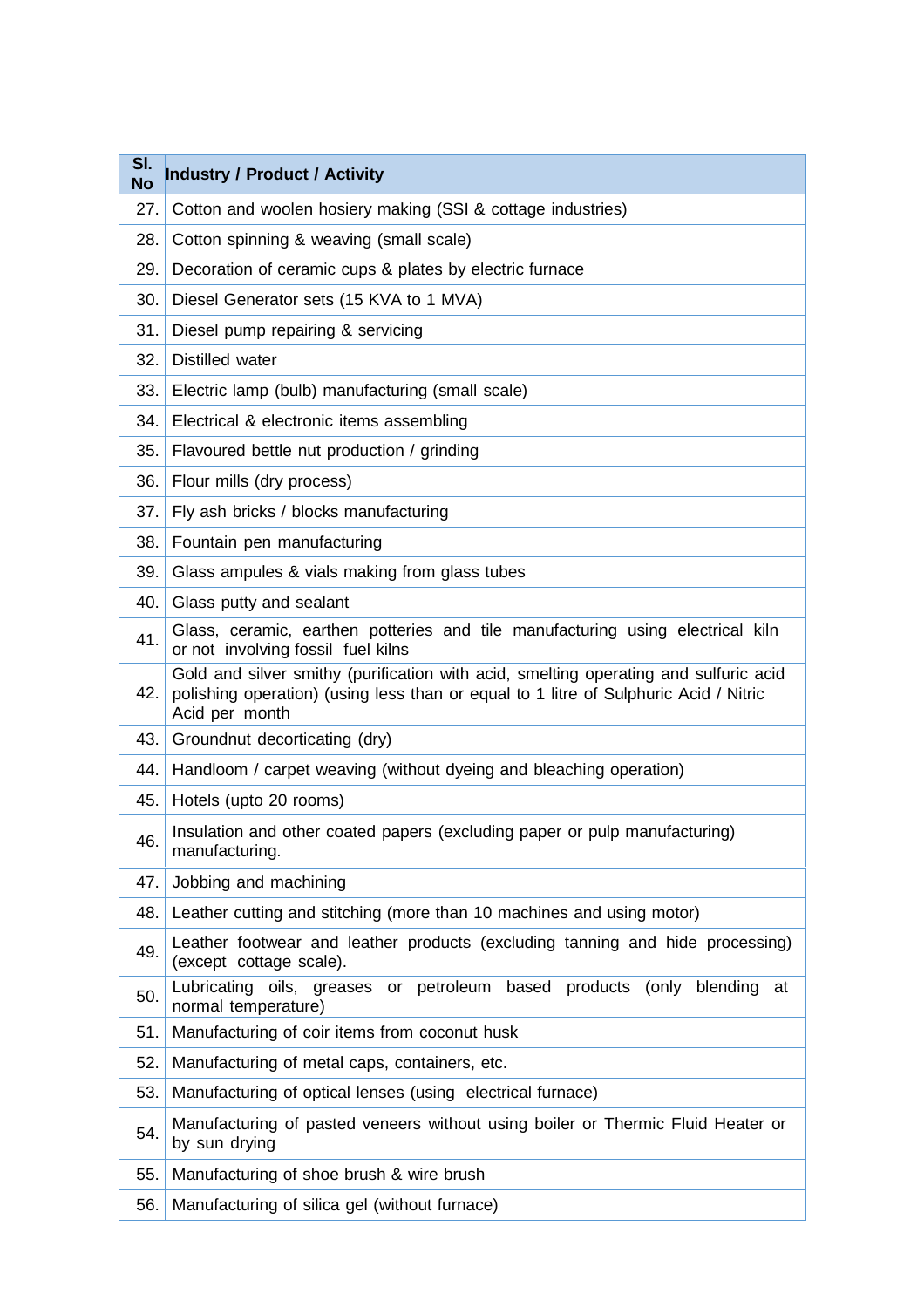| SI.<br><b>No</b> | <b>Industry / Product / Activity</b>                                                              |  |  |  |
|------------------|---------------------------------------------------------------------------------------------------|--|--|--|
| 57.              | Medical oxygen                                                                                    |  |  |  |
| 58.              | Mineralized water                                                                                 |  |  |  |
| 59.              | Oil mill ghani & extraction (no hydrogenation / refining)                                         |  |  |  |
| 60.              | Organic and inorganic nutrients (by physical mixing)                                              |  |  |  |
| 61.              | Organic manure (manual mixing)                                                                    |  |  |  |
| 62.              | Paints and varnishes (mixing and blending) without ball mill                                      |  |  |  |
| 63.              | Packing of powdered mill                                                                          |  |  |  |
| 64.              | Paper pins and U-clips                                                                            |  |  |  |
| 65.              | Phenyl / Toilet cleaner formulation & Bottling                                                    |  |  |  |
| 66.              | Reel manufacturing                                                                                |  |  |  |
| 67.              | Polythene & plastic processed products manufacturing (virgin plastics)                            |  |  |  |
| 68.              | Poultry, hatchery, Piggery.                                                                       |  |  |  |
| 69.              | Power looms (without dyeing and bleaching)                                                        |  |  |  |
| 70.              | Printing press                                                                                    |  |  |  |
| 71.              | Puffed rice (muri) (using oil, gas or electrical heating system)                                  |  |  |  |
| 72.              | Ready mix cement concrete                                                                         |  |  |  |
| 73.              | Reprocessing of waste cotton                                                                      |  |  |  |
| 74.              | Rope (Cotton & Plastic)                                                                           |  |  |  |
| 75.              | Rubber goods industry (with baby boiler only)                                                     |  |  |  |
| 76.              | Scientific and mathematical instruments manufacturing                                             |  |  |  |
| 77.              | Soap manufacturing (Handmade without steam boiling)                                               |  |  |  |
| 78.              | Solar module (Non-conventional energy apparatus) manufacturing unit                               |  |  |  |
| 79.              | Solar power generation through solar photovoltaic cell, wind power & mini hydel<br>power (<25 MW) |  |  |  |
| 80.              | Spice grinding (<20 HP motor)                                                                     |  |  |  |
| 81.              | Steel furniture without spray painting                                                            |  |  |  |
| 82.              | Steeping and processing of grains                                                                 |  |  |  |
| 83.              | Surgical and medical products not involving effluent / emission generating<br>processes.          |  |  |  |
| 84.              | Synthetic detergent formulation                                                                   |  |  |  |
| 85.              | Teflon based products                                                                             |  |  |  |
| 86.              | Tyres and tubes re-treading (without boiler)                                                      |  |  |  |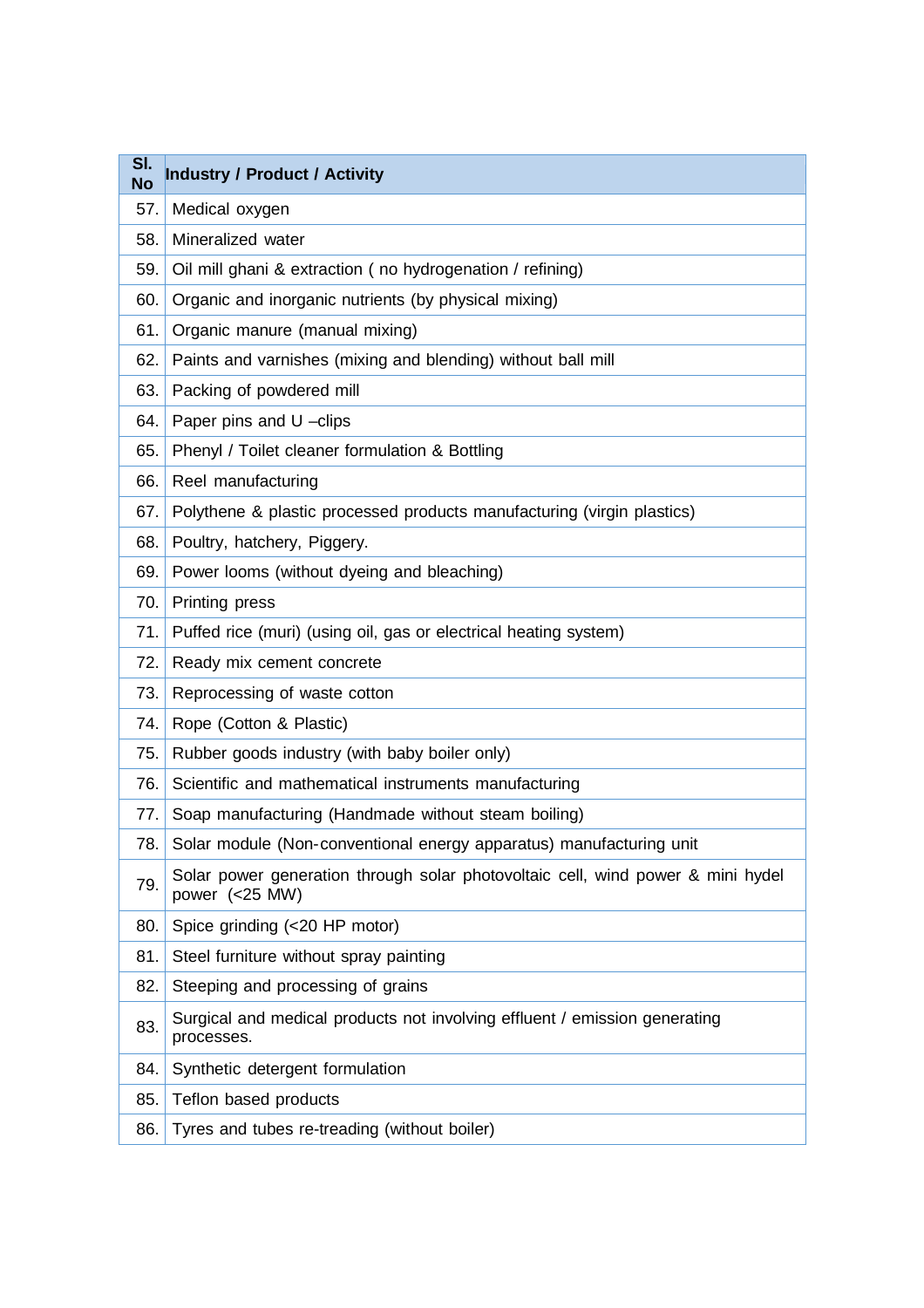## H.ANNEXURE – IV: Classification of available vacant land in Industrial Parks

| <b>Zone</b>     | <b>District</b>       | <b>Industrial Park Name</b>      |        | Area (Sq Purpose of<br>Mt) Industrial Park                                         | Category      |
|-----------------|-----------------------|----------------------------------|--------|------------------------------------------------------------------------------------|---------------|
|                 | Kakinada              | Commercial<br>Complex_Kakinada   |        | For establishment<br>of shopping<br>116 complex in<br>industrial housing<br>colony | <b>GREEN</b>  |
|                 | Kakinada              | IP, Peddapuram(PH-III)           |        | 2,411 General                                                                      | <b>GREEN</b>  |
| <b>Kakinada</b> | Kakinada              | $IP-$<br>Peddapuram(undeveloped) |        | 99,234 General                                                                     | <b>RED</b>    |
|                 | Kakinada              | APIIC_Kakinada_PH3_IP            |        | 2,869 General                                                                      | <b>ORANGE</b> |
|                 | Kakinada              | ITSEZ_Sarpavaram                 | 32,206 | IT units with IT&C<br>departments                                                  | <b>GREEN</b>  |
|                 | Kurnool               | IP_hdp_lao_anassociation         |        | Automobile<br>19,345 Repairing &<br>Servicing.                                     | <b>GREEN</b>  |
|                 | Anantapuramu IP_Gooty |                                  |        | 469 General                                                                        | <b>GREEN</b>  |
| <b>Kurnool</b>  |                       | Anantapuramu IP_Gollapauram      |        | 456,744 General                                                                    | <b>RED</b>    |
|                 |                       | Anantapuramu Gollapuram_UDL      |        | 161,480 General                                                                    | <b>RED</b>    |
|                 | <b>Nellore</b>        | IP Pudi Block-B (UDL)            | 5,100  |                                                                                    | <b>RED</b>    |
|                 | <b>Nellore</b>        | Auto Nagar, Nellore, Ph-li       | 168    |                                                                                    | <b>GREEN</b>  |
|                 | <b>Nellore</b>        | IP_Tada                          | 8,035  |                                                                                    | <b>RED</b>    |
| <b>Nellore</b>  | Prakasam              | APIIC_Ongole_GC                  |        | $16,130$ General                                                                   | <b>RED</b>    |
|                 | Prakasam              | <b>IP Giddalur</b>               | 2,149  |                                                                                    | <b>GREEN</b>  |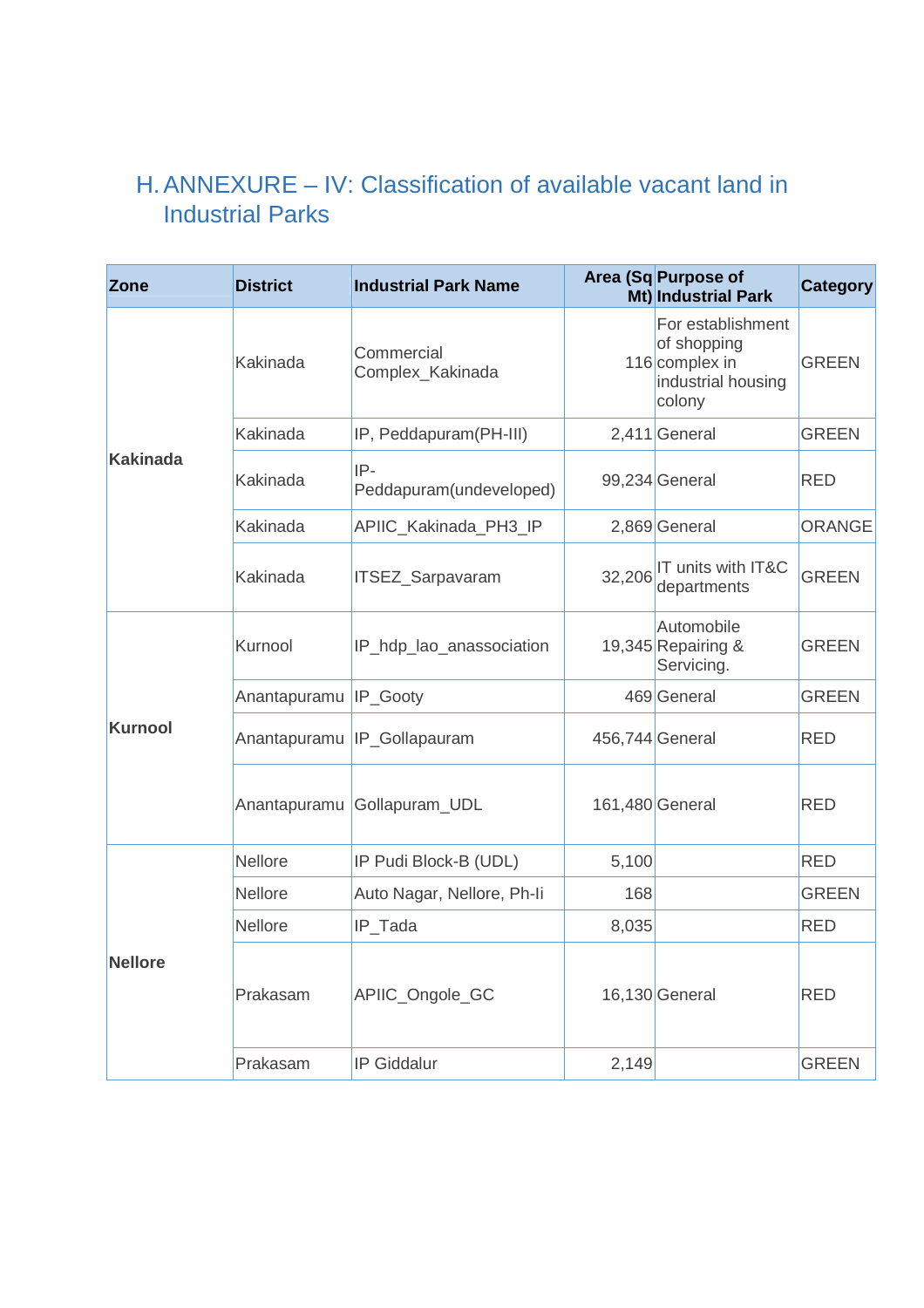| <b>Zone</b>     | <b>District</b> | <b>Industrial Park Name</b>           |                   | Area (Sq Purpose of<br>Mt) Industrial Park           | <b>Category</b> |
|-----------------|-----------------|---------------------------------------|-------------------|------------------------------------------------------|-----------------|
|                 | Prakasam        | APIIC_Ongole_BPSEZ                    | 253,097           | <b>Building product</b><br><b>SEZ APIIC</b>          | <b>RED</b>      |
|                 | <b>Nellore</b>  | <b>SEZ Naidupeta</b>                  | 5,247,588 General |                                                      | <b>RED</b>      |
|                 | <b>Nellore</b>  | <b>IP Naidupet</b>                    | 2,232,540         |                                                      | <b>RED</b>      |
|                 | <b>Nellore</b>  | <b>IP Epuru</b>                       | 568,927           |                                                      |                 |
| <b>Tirupati</b> | Chittor         | IP Gandrajupalle (UDL)                | 226,875 General   |                                                      | <b>RED</b>      |
|                 | Chittor         | IIDC, Nagari                          |                   | 57,509 General industries                            | <b>ORANGE</b>   |
| Vijayawada      | Krishna         | IP_Nuzvid                             | 12,324            |                                                      | <b>ORANGE</b>   |
|                 |                 | Visakhapatnam IP_Aganampudi_layout    | 1,493             |                                                      | <b>GREEN</b>    |
|                 | Vizianagaram    | IP_Nellimarla                         |                   | 1,547 General                                        | <b>GREEN</b>    |
|                 | Srikakulam      | IP_Srikakulam                         |                   | 1,474 General                                        | <b>RED</b>      |
|                 | Srikakulam      | ip_Palasa                             |                   | 2,898 General                                        | <b>RED</b>      |
|                 |                 | Visakhapatnam APIIC_Chinagadili_HC    |                   | 24,767 Health city                                   | <b>GREEN</b>    |
|                 | Vizianagaram    | <b>Growth Centre Bobbili</b>          | 171,856 General   |                                                      | <b>RED</b>      |
| Visakhapatnam   | Vizianagaram    | IP_Gambheeram_ITSEZ                   | 74,152            | IT SEZ (IT<br>specific)                              | <b>GREEN</b>    |
|                 |                 | Visakhapatnam INDL.PARK_Gambheeram    |                   | 12,056 General                                       | <b>ORANGE</b>   |
|                 |                 | Visakhapatnam IT - NonSEZ - Hill2     |                   | 13,233 IT/ITeS                                       | <b>GREEN</b>    |
|                 |                 | Visakhapatnam Auto Nagar_Block_F      | 3,248             |                                                      | <b>GREEN</b>    |
|                 |                 | Visakhapatnam APIIC_Atchutapuram_APS  |                   | 4,444,821 Multi product SEZ                          | <b>RED</b>      |
|                 |                 | Visakhapatnam Industrial Cluster Pudi |                   | 14,003 General                                       | <b>ORANGE</b>   |
| <b>KADAPA</b>   | Kadapa          | CP_Brown_IT_Park_Kadap<br>а           | 137,112           | SEZ for<br>information &<br>Technology<br>industries | <b>GREEN</b>    |